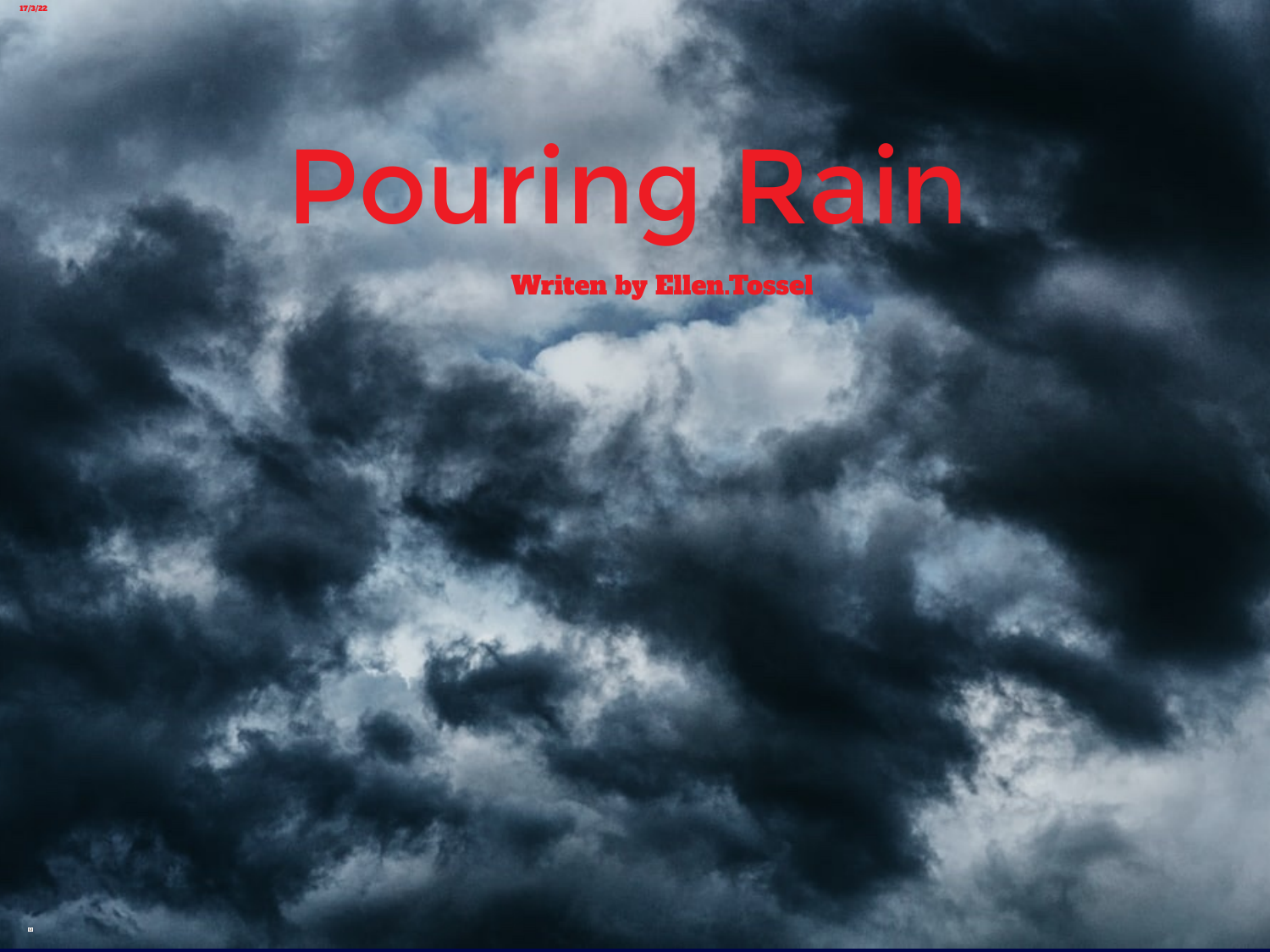Pitta! Patter! Bang! The rain started to pour over June and Victoria's house. "Ugh" moaned June, "Just another boring rainy day" June mumbled. He was fidgeting with his thumbs and staring out the window.

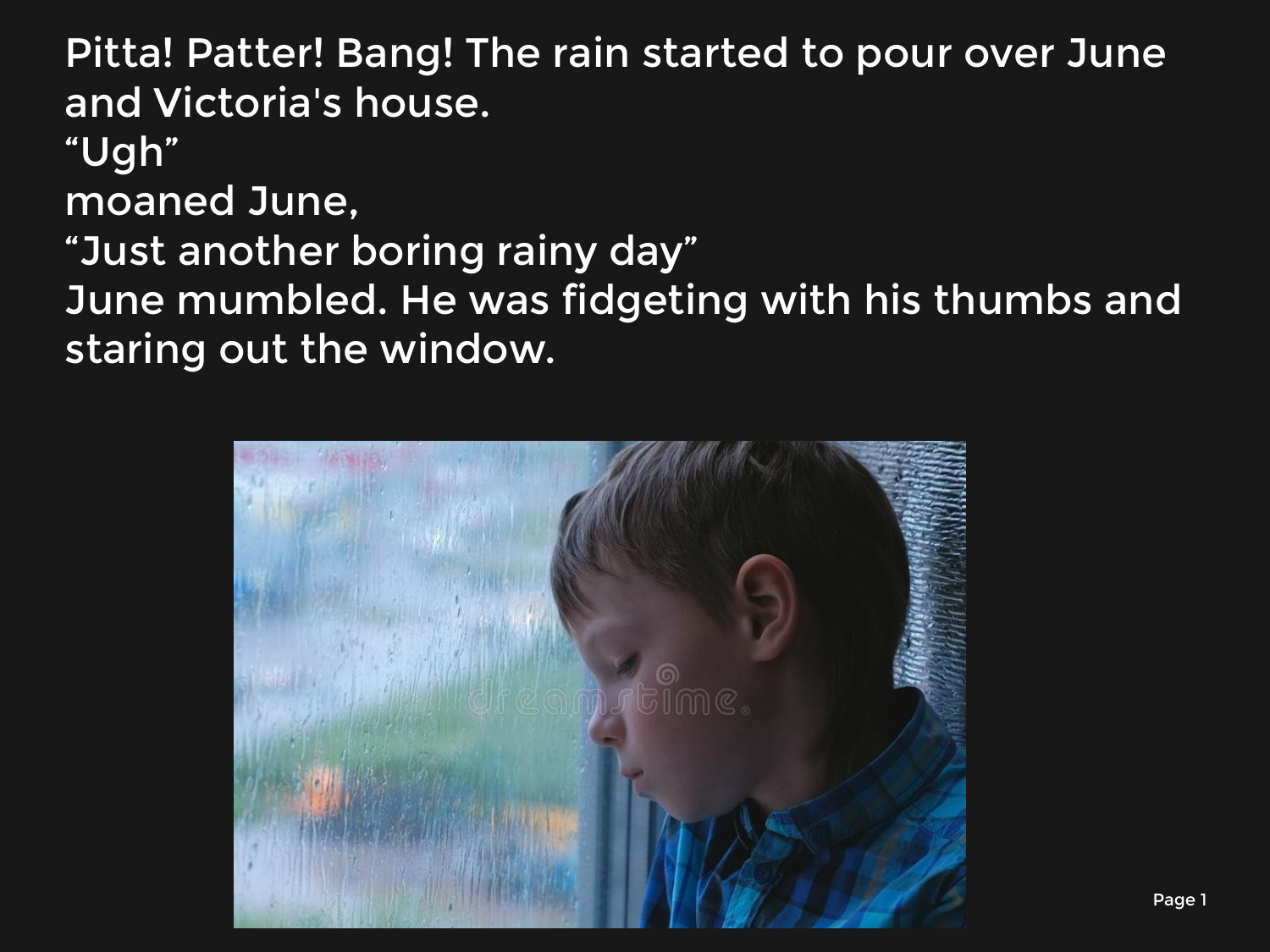June was gazing out the into the blue fluffy mountains.He watched his mum drive the car into the garage from the top of the apartment . "Ugh it won't stop raining"

moaned June.

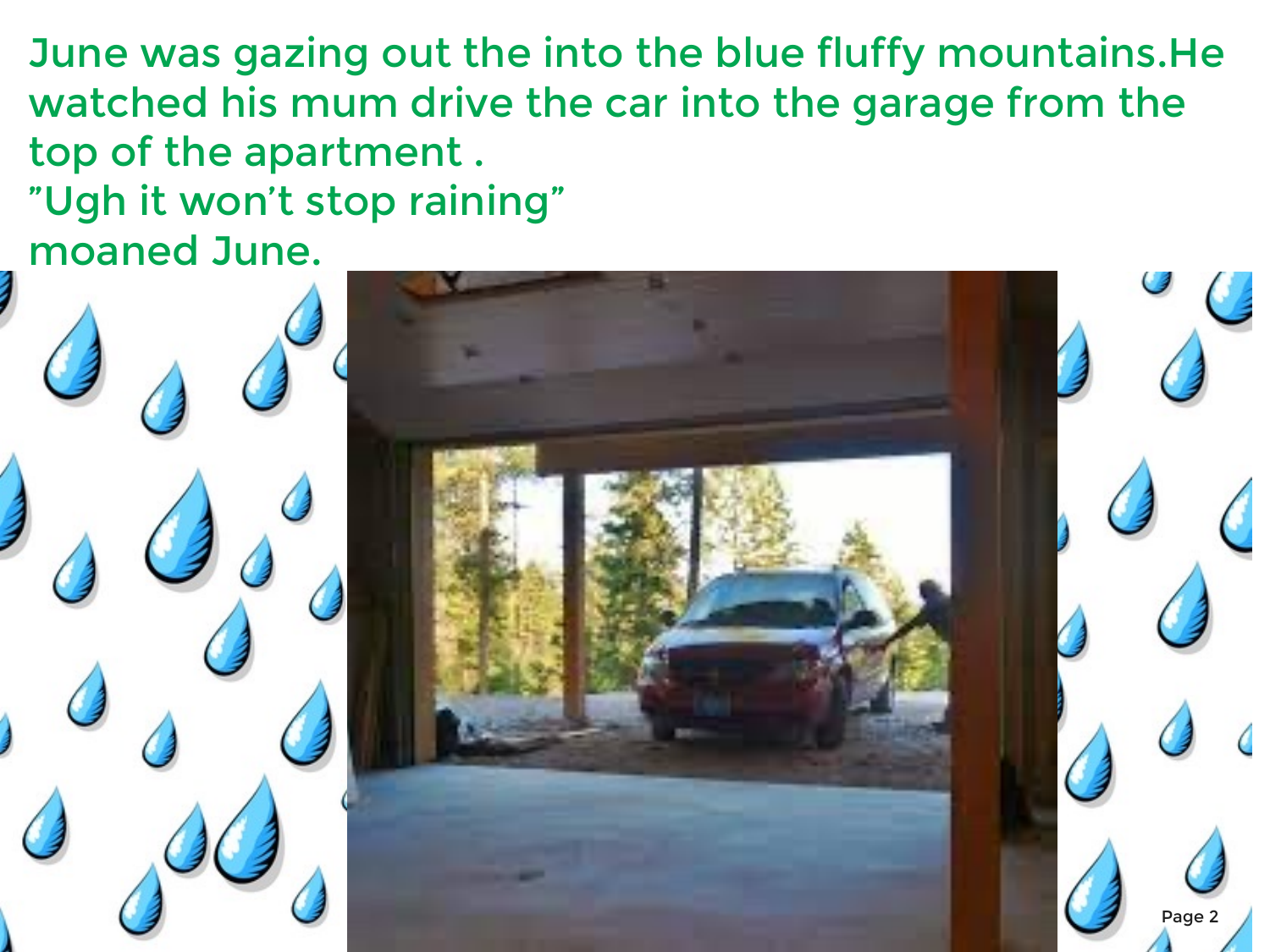June and Victoria's mum went for a walk to get supplies from Cotten Grove Boulevard.

"Victoria,mum has been away for a while"

 Meanwhile, at the shops as the floods were rising , and mum and dad's waist was under water.Soon the famous devil's horn's fell on mum and dad's car.

Page 3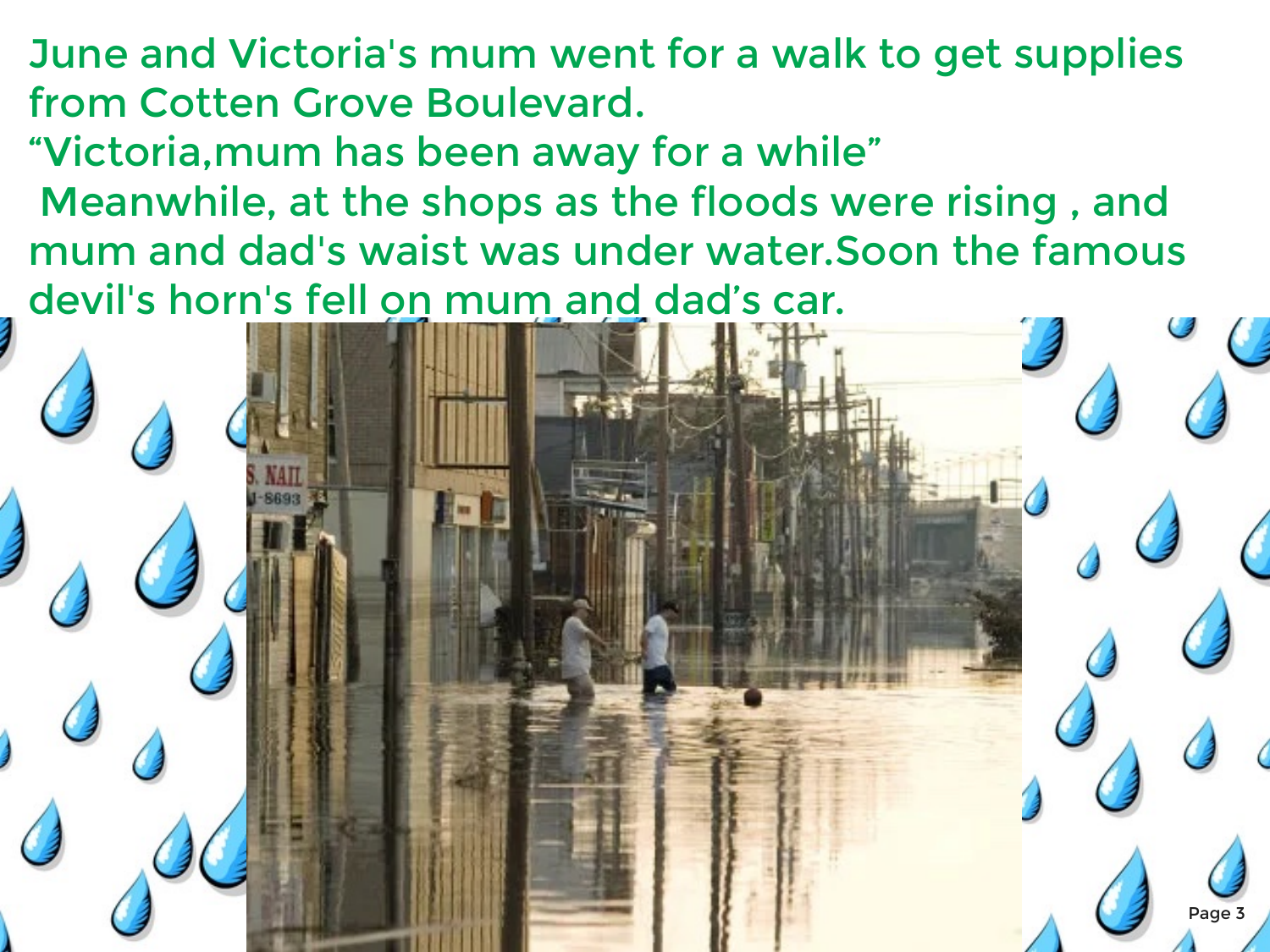June and Victoria got the devastating news that there mum and dad were dead. June's face was smothered in tears,His shoulders slumped. For the next few days June and Victoria have to collect the remainders of the food rotten vegetables was a treat,

They'ed have boiled lettuce for there daily meal.

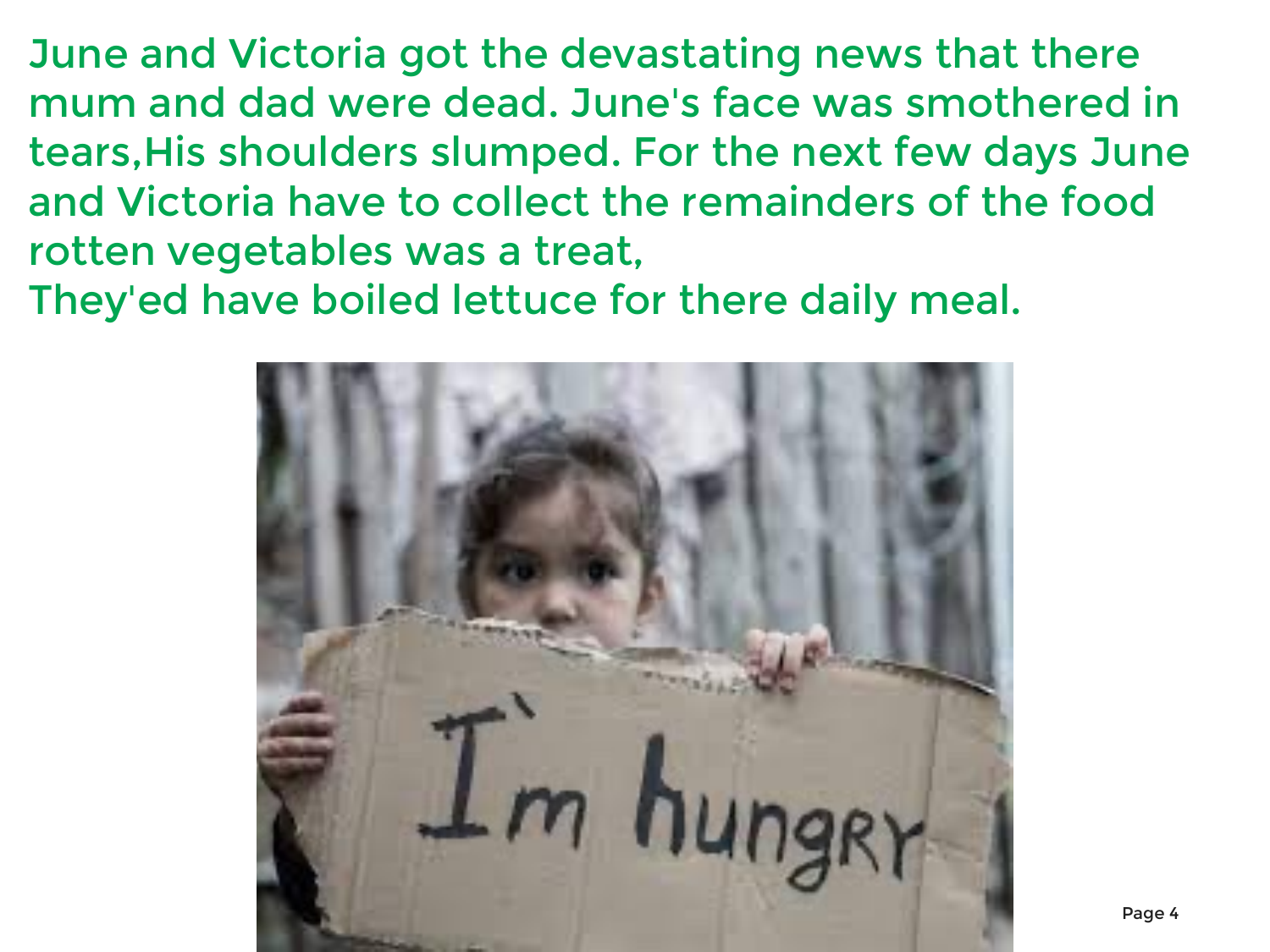June and Victoria finally find a food bank called Cottem Grove Food Bank.As they were walking to the Food bank, a flash of lightning struck right next to Victoria.She leaped out the way as fast as a cheetah "That was a close one" Victoria sighed.

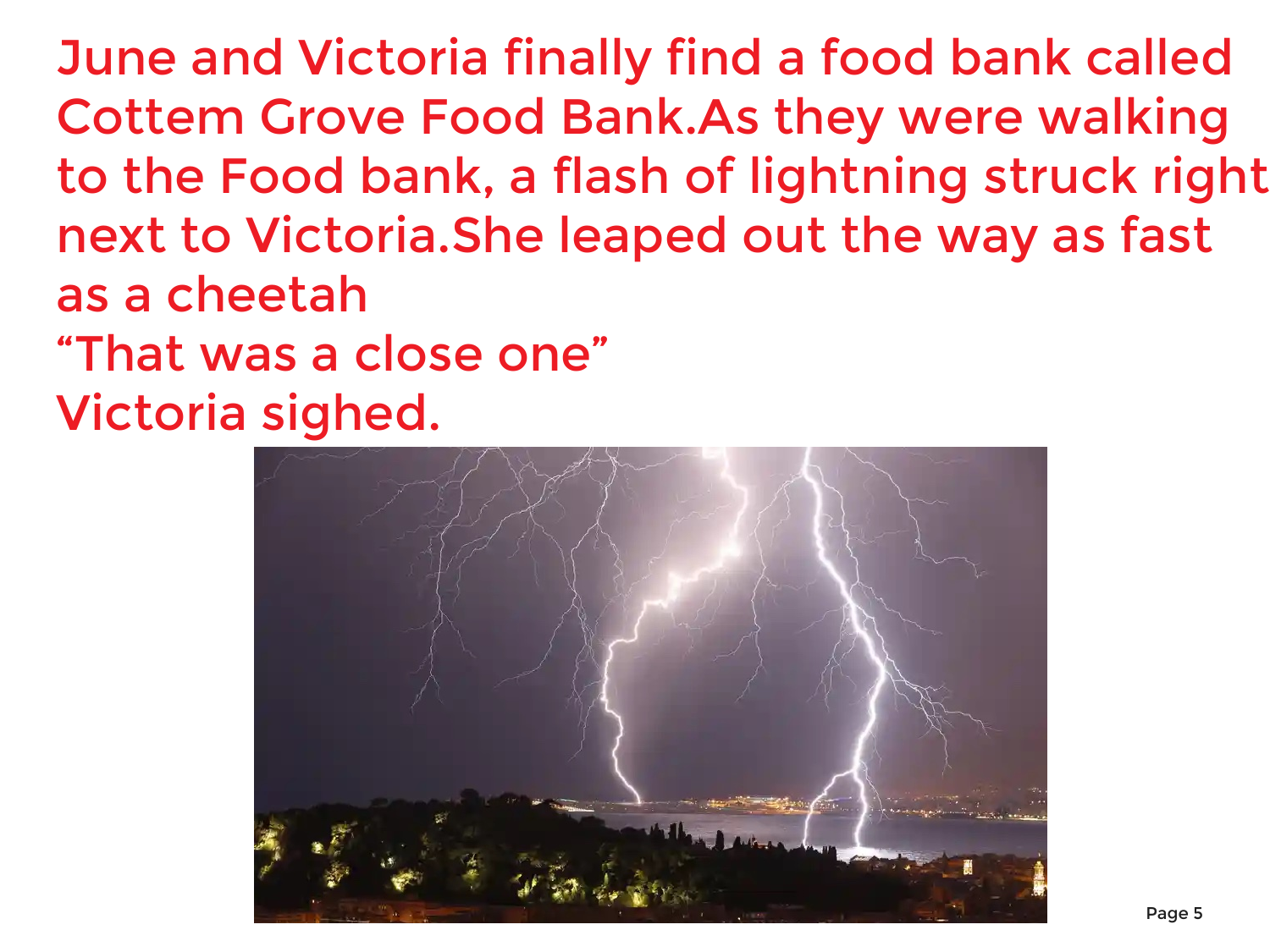After eight days of pouring rain, the rain finally stopped.June sprinted outside to see the after math of the rain."Victoria! Victoria!"cried June" The rain has finally stopped"Victoria ran outside to look at the destruction of the rain. There was wood and broken bricks scattered throughout the yard.The farm in the distances had been destroyed. There was horses and sheep running wild on the roads.IT WAS CHAOS.